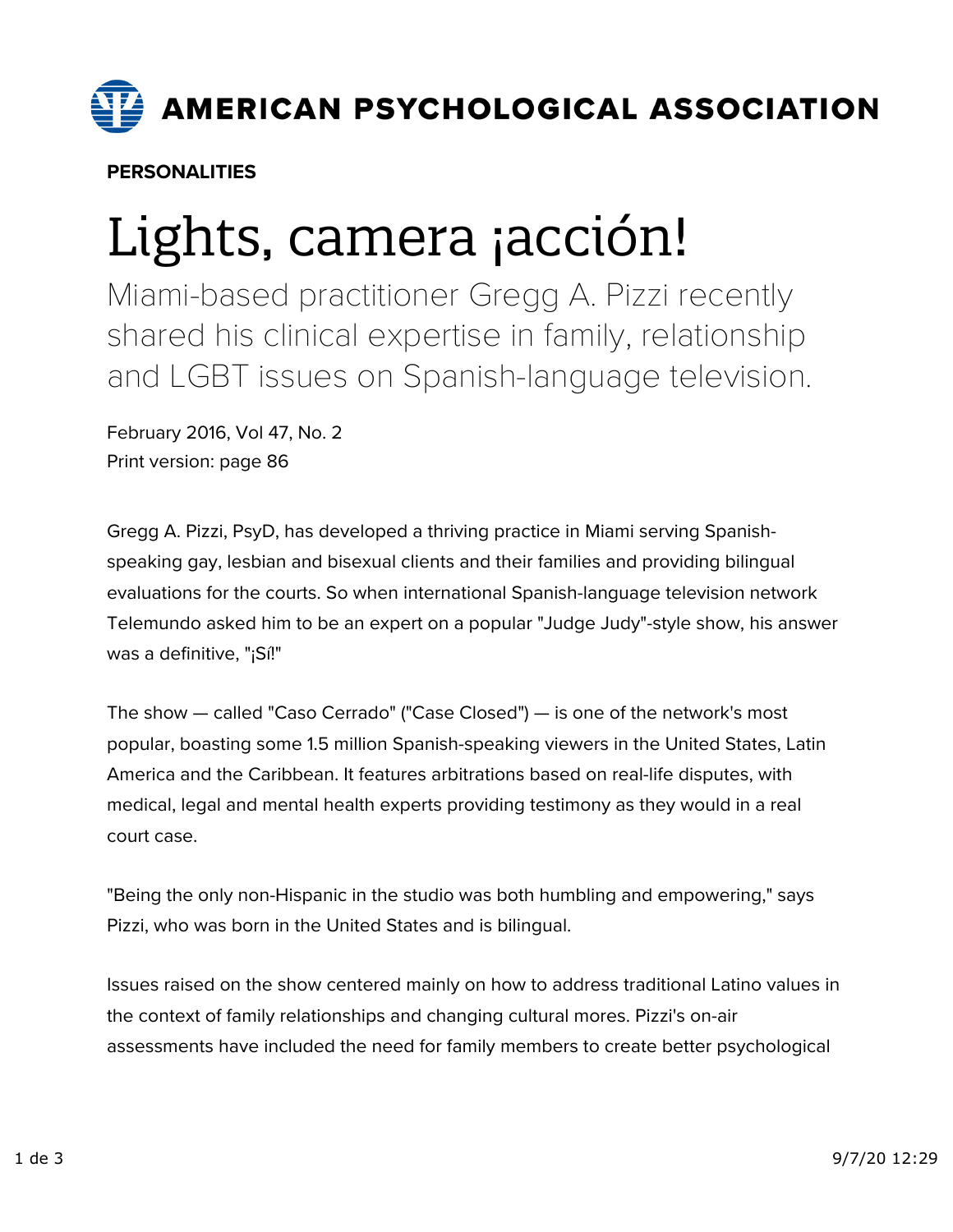and emotional boundaries and to learn to accept and respect all family members for who they are, including those who are LGBT.

"For Hispanics, family unity is given a lot more priority than it is in American culture," Pizzi explains. "So when an issue of racial or sexual diversity arises, the first thing that should be considered is how the family will be affected. Balancing that with the individual's need for self-expression is a little like walking a tightrope."

Pizzi is originally from Northvale, New Jersey, a New York City commuter town without a large Hispanic community. But as a kid, he developed a close friendship with a Cuban family who lived nearby, and he became fascinated by Hispanic pop culture.

His interest in all things Hispanic remained strong during high school, college and into graduate school at Yeshiva University, which he attended from 1993 to 1998. So when it came time to do his internship, his first match choice was a small psychiatric hospital outside Miami. He was accepted, loved it and stayed to complete his postdoctoral residency and create a private practice there. In 2002, he moved to Michigan to live with his partner and to receive training as a forensic psychologist at the state's Center for Forensic Psychiatry.

When he moved back to Miami in 2010 to re-establish his practice there, he felt he had come home again.

"This is my hub," says Pizzi. "I realized how much I missed speaking Spanish every day, drinking Cuban coffee in the afternoons, and walking around in shorts most of the time."

Pizzi, who came out as gay while he was at Yeshiva, has made it a point to obtain extra training in bicultural, LGBT and relationship issues, his central areas of practice. He's done externships at New York University and Columbia University, and is a boardcertified sex therapist in Florida.

Being on "Caso Cerrado" gave him the opportunity to share his expertise on a wide scale, says Pizzi, who taped about a dozen episodes. He appreciated the chance to